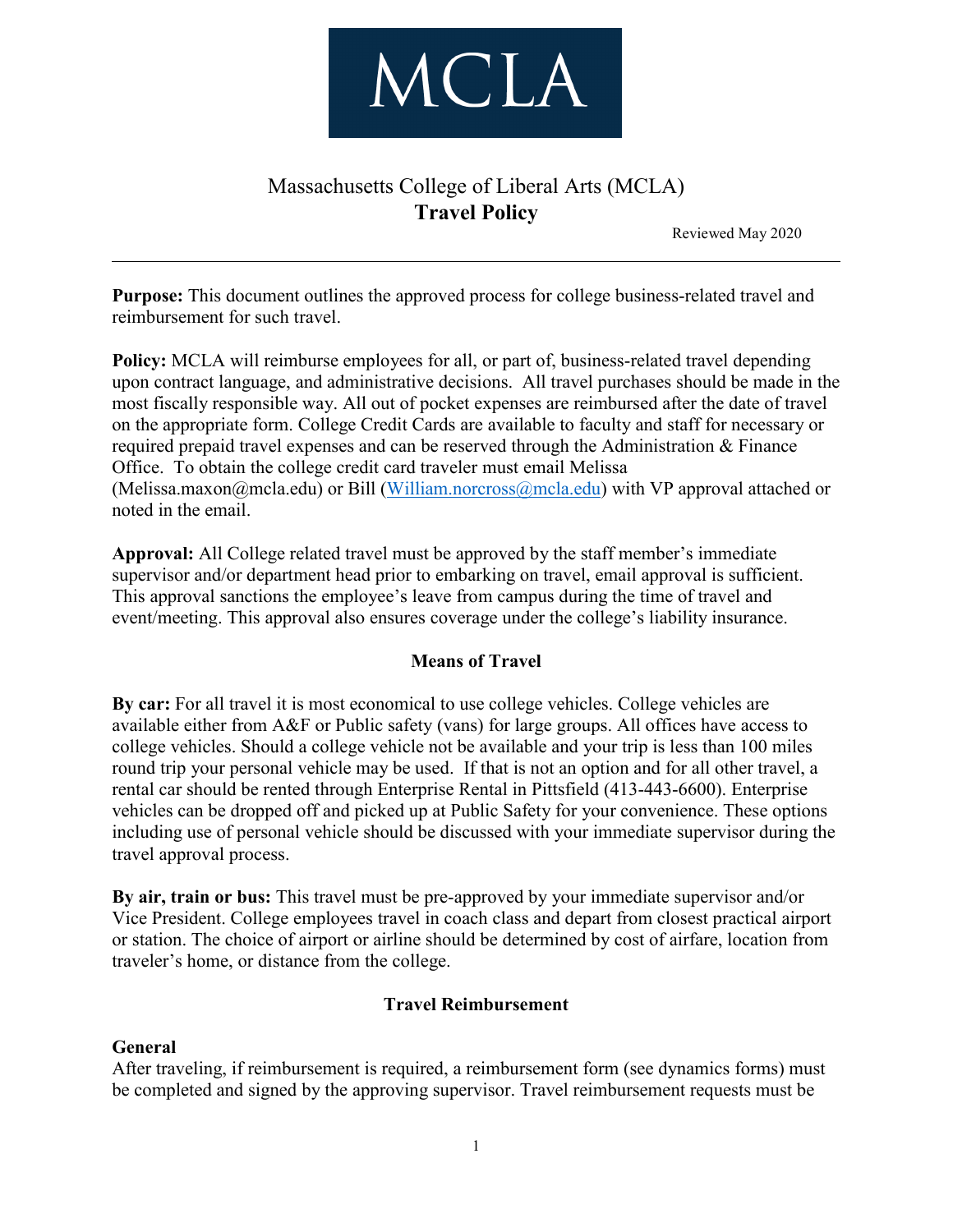

submitted within 15 days of travel completion to guarantee reimbursement. Providing all required documentation has been received and verified by A&F, reimbursements will be made during the next payment processing cycle. Lack of documentation will delay the payment process.

# Massachusetts College of Liberal Arts (MCLA) **Travel Policy**

Reviewed May 2020

#### **For car**

College vehicles should be returned with a full tank of gasoline as a courtesy for the next traveler. The cost to refill college vehicles with gasoline is reimbursable to the traveler with a receipt. If a personal vehicle is used, mileage for reimbursement will be checked using google maps. Mileage will be determined by the closest starting point (either the college or your home address) to the destination and back. MCLA reimburses for mileage at the prescribed Federal (IRS) rate.

## **Meals, and Other Costs**

Travel reimbursement requires original receipts as proof. Travel time information including location and events attended should be listed

# **Meals: When meals are reimbursable under this policy or under any applicable collective bargaining agreement, they will be reimbursed at the rates then in force under the applicable collective bargaining agreement.**

Meals reimbursement will be based upon receipt amounts submitted **NOT** to exceed the per diem rate described on the form.

Meal reimbursement will not be provided if conference or meeting registration states that such meals are provided. Special events at conferences will not be reimbursed unless pre-approved. Meal reimbursement for special events, groups, and/or candidate interviews must include the names of people attending with receipt(s). It is expected that these expenses will be cost effective and reasonable.

**Expenses which are not reimbursable:** Entertainment expenses (i.e. hotel movies), credit card fees, personal telephone calls, laundry, traffic fines, parking tickets, or personal trip insurance.

**Other:** Business office staff will review travel reimbursement receipts, mileage, toll receipts, etc. Employees sign the reimbursement form confirming that the information is accurate. The